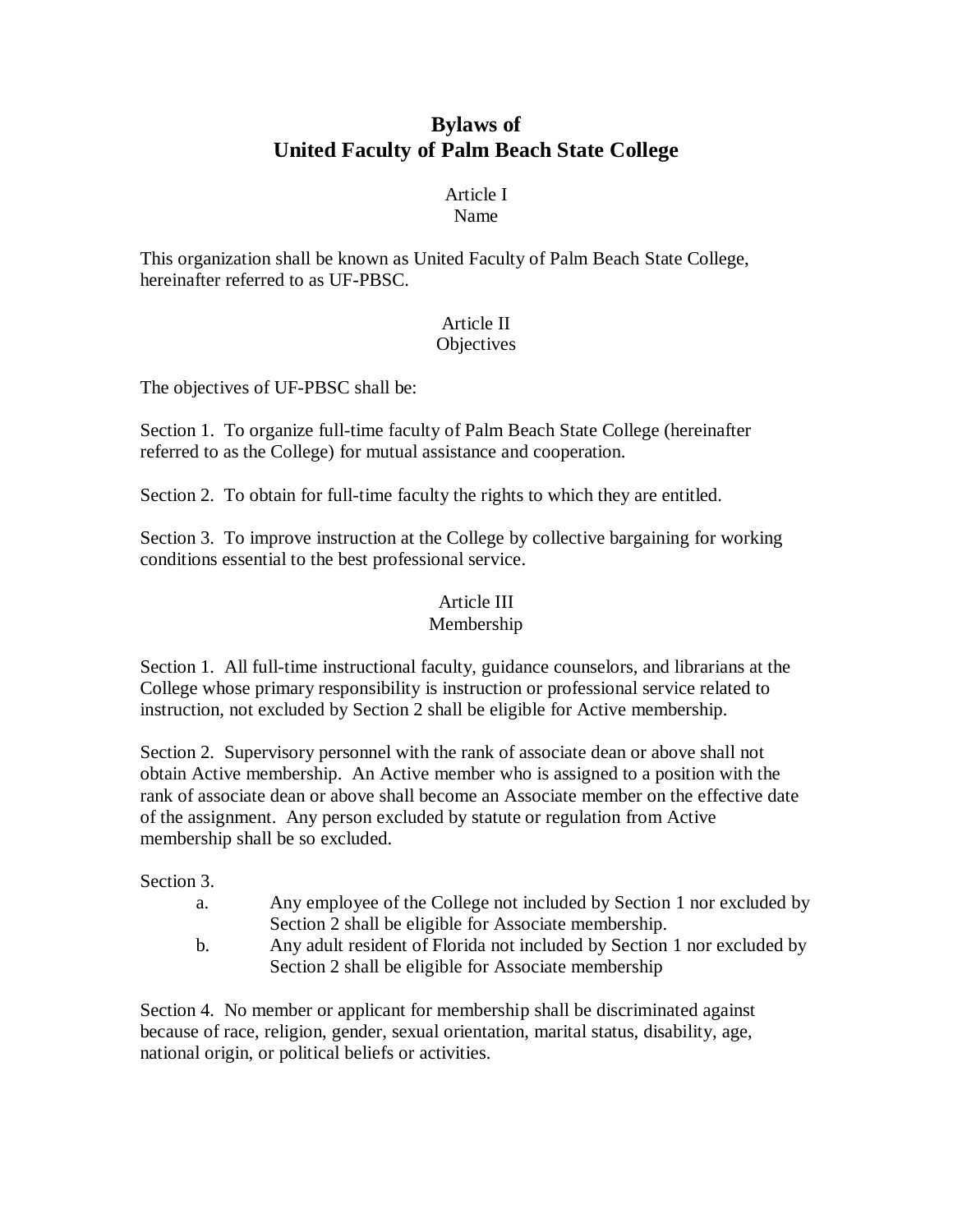Section 5. An Active member on leave of absence of at least six months shall be eligible for Reserve membership, and Active members who retire under the Florida Retirement System or the Florida Teachers' Retirement System may retain membership as Retired members.

Section 6. A member may be expelled for overt and demonstrable acts detrimental to UF-PBSC upon written charges signed by at least one-fourth (1/4) of the total membership, a copy of which charges shall be delivered to the affected member upon receipt by the Executive Board. Within ten (10) days the charges must be approved by at least three-fourths (3/4) of the Executive Board for the member to be expelled. An expelled member shall have the right to appeal the decision to the membership at a subsequent membership meeting with no undue delay and shall be reinstated with full rights if a majority of the members present vote to reinstate. At every step of the procedure, the accused member's right to due process shall be protected meticulously.

### Article IV

### Officers and Elections

Section 1. The following officers shall be elected annually by members of UF-PBSC

- a. President
- b. Vice President
- c. Treasurer
- d. Secretary
- e. Financial Secretary
- f. UFF Senators

Section 2. Officers must be active members in good standing for at least six (6) months prior to assuming office.

Section 3. Nominations for office shall be made by email, nomination form or at a membership meeting during the first fifteen (15) days in February. Notice shall be provided to each member at least fifteen (15) days prior to the meeting at which nominations will be made. Nominations shall be made with due regard to representation of ethnic minorities and women.

Section 4. Officers shall be elected by secret ballot. Ballots shall be prepared and mailed to each member in good standing within fifteen (15) days of nominations. The ballots shall specify a date by which ballots must be returned. Only ballots returned to the Elections Committee on or before the specified date shall be counted. The candidate receiving a majority of the votes cast for each office shall be declared elected. If a majority is not obtained by any candidate for an office, a run-off election shall be conducted between the two candidates receiving the most votes, according to the procedures described in this section. Balloting is not required for uncontested elections, in which only one (1) nomination is put forward for each position. In such cases, the nominee will be considered elected by acclamation.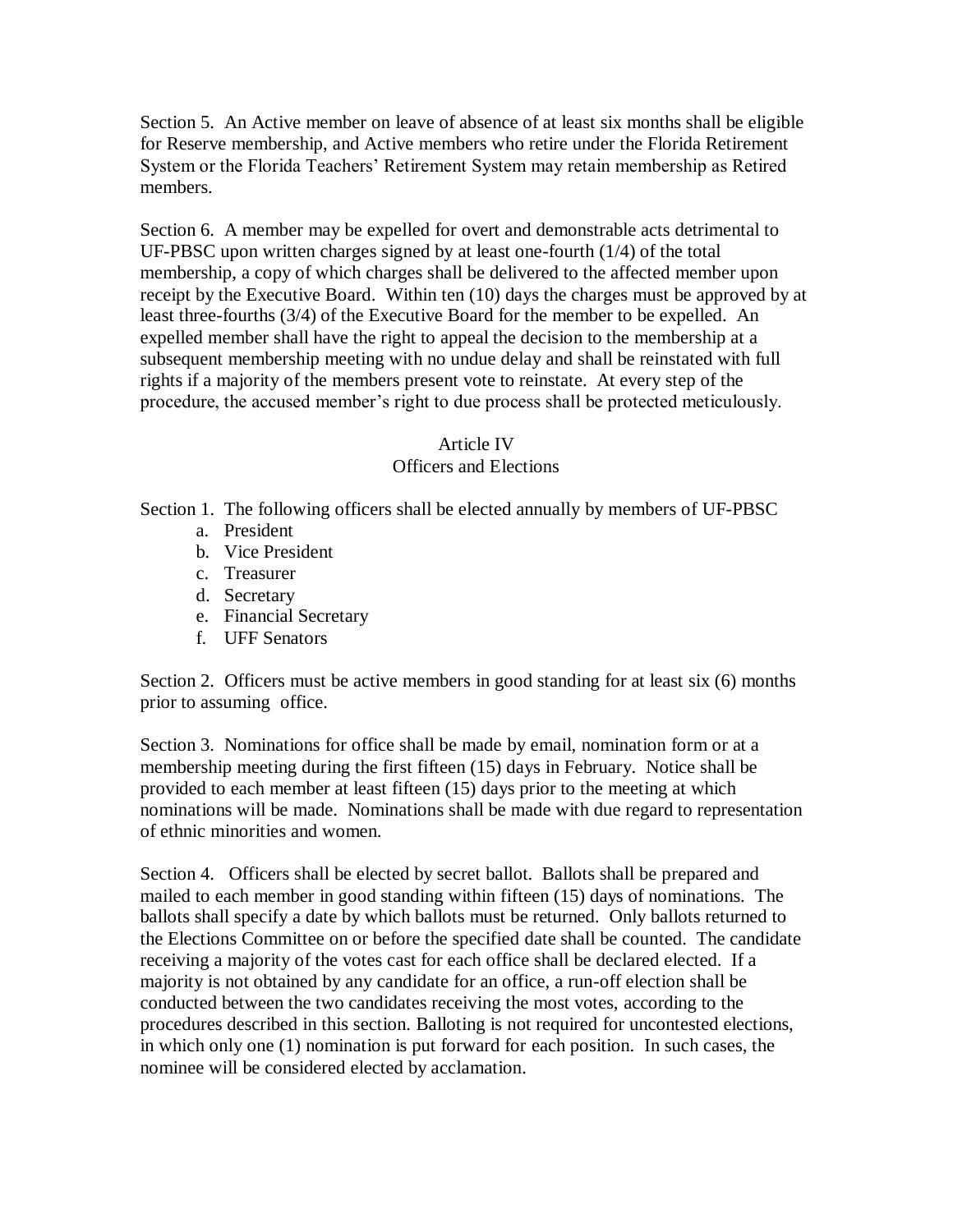Section 5. The term of office shall be one (1) year and shall begin on April 1 after the election. The President-elect, if not a current member of the Executive Board, shall serve as an ex officio member on the Executive Board without voting privileges from the time of election until April 1.

Section 6. A vacancy in any office, except the presidency, shall be filled by the Executive Board until such time as the Election Committee arranges for an election. In the event that a vacancy occurs in the presidency, the vice president shall immediately assume the presidency for the unexpired term.

Section 7. A recall election for any office shall be held upon petition for same signed by twenty-five percent (25%) or more of the membership.

# Article V

### **Committees**

Section 1. The following standing committees shall be appointed: (1) Stewards Committee; (2) Collective Bargaining Committee; (3) Publications Committee; (4) Grievance Committee; (5) Legislative and Political Action Committee.

Section 2. The following special committees shall be appointed: (1) Elections Committee; (2) Social Committee; (3) Retired Members Committee.

Section 3. Additional special committees may be appointed as needed to perform specific tasks.

Section 4. The Chairs of all standing committees and of all special committees shall be appointed by the President with the consent of a majority of the Executive Board, to serve until removed by the President with the consent of a majority of the Executive Board or until resignation. Chairs shall report on committee activities at Executive Board meetings.

Section 5. Members of each committee shall be appointed by the Chair of each committee with the consent of the President.

Section 6. All appointments shall be made with due regard to proportional representation of ethnic minorities and women.

#### Article VI The Executive Board

Section 1. The Executive Board of UF-PBSC shall consist of all elected officers. Heads of all committees shall serve on the Executive Board without voting privileges.

Section 2. The Executive Board shall administer the policy of UF-PBSC as set by the vote of the membership at a meeting of the membership. The Executive Board shall be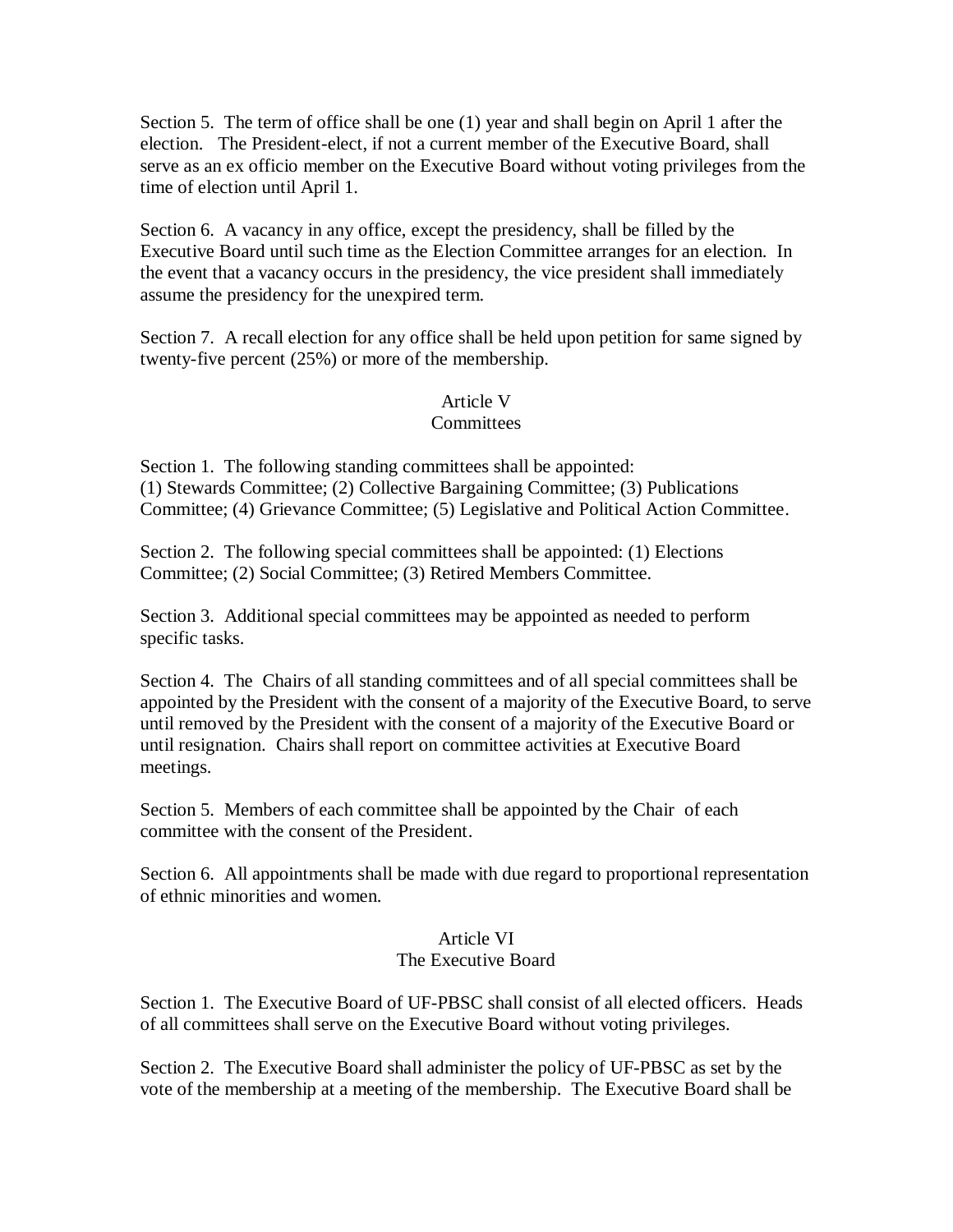empowered to act in and on behalf of the membership in emergency situations requiring action which cannot be delayed until a meeting of the membership can be called.

Section 3. The President of UF-PBSC shall chair the meetings of the Executive Board.

Section 4. A regular time and place for Executive Board meetings shall be established by each Executive Board within 30 days of its election and shall be communicated to the membership. However, the President may call special meetings of the Executive Board as necessary.

Section 5. Any action by the Executive Board must receive the affirmative vote of a majority of the Board membership to become effective.

Section 6. The Executive Board shall report its activities at each membership meeting.

# Article VII

### Affiliations

Section 1. As a chapter of the United Faculty of Florida, UF-PBSC shall affiliate with and, whenever possible, send delegates to meetings of the following organizations:

- a. Florida Education Association (FEA)
- b. National Education Association (NEA)
- c. American Federation of Teachers (AFT)

All delegates elected to represent UF-PBSC at meetings of an affiliated organization shall be elected on a one-member, one-vote basis and in compliance with regulations of the affiliated organization.

Section 2. All delegates shall report to the Executive Board on meetings attended.

Section 3. Every reasonable effort shall be made by UF-PBSC to pay the legitimate expenses of delegates to meetings of affiliated organizations.

Section 4. Active membership in good standing is required to serve as a delegate.

Section 5. Officers of UF-PBSC may serve as delegates to meetings of affiliated organizations without separate election. If the number of delegates to such a meeting is limited by regulations of the affiliated organization, the following priority sequence shall determine who are delegates, beginning with:

a. President; b. Vice President; c. Treasurer; d. Secretary; e. Financial Secretary; f. delegates elected according to procedures in Section 1 of this article.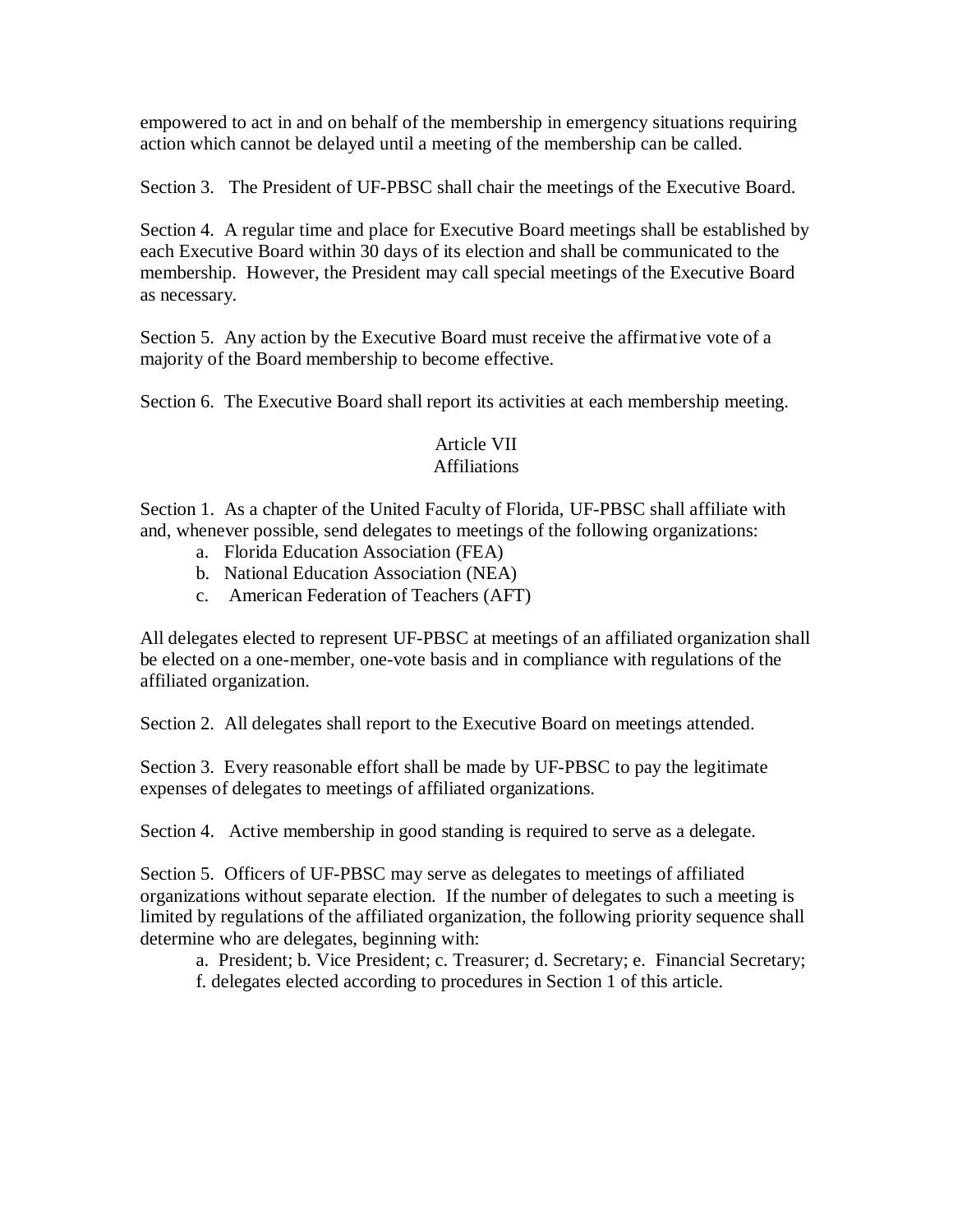### Article VIII Duties of Officers

Section 1. The duties of the President shall be:

- a. To preside at all meetings of UF-PBSC and of the Executive Board.
- b. To serve as a member of all committees ex officio.
- c. To sign all necessary papers and documents.
- d. To represent UF-PBSC when and where necessary.
- e. To appoint heads of all committees.
- f. To serve as a member of the United Faculty of Florida Council of Presidents and as a Senator in the United Faculty of Florida's Senate.
- g. To make an annual report to the membership of UF-PBSC.

Section 2. The duties of the Vice President shall be:

- a. To serve as a member of the Executive Board.
- b. To perform all duties of the President in the absence of that officer.
- c. To perform such other duties as are determined by the President or by the Executive Board.

Section 3. The duties of the Secretary shall be:

- a. To serve as a member of the Executive Board.
- b. To issue all notices.
- c. To answer correspondence at the direction of the President.
- d. To report outside correspondence to the President and Executive Board.
- e. To record minutes of meetings of the Executive Board and of the membership.
- f. To keep up-to-date records of the names, addresses, home phone numbers, and office phone numbers of all full-time faculty.
- g. To perform such other duties as are determined by the President of by the Executive Board.

Section 4. The duties of the Treasurer shall be:

- a. To serve as a member of the Executive Board.
- b. To receive, record, and deposit in the name of UF-PBSC all monies from dues and all other sources.
- c. To keep the membership roll.
- d. To forward all per capita dues, and current membership lists to any affiliate organizations which so require.
- e. To prepare and present a proposed budget for the fiscal year from January 1 through December 31 for adoption by the membership prior to November 15 each year.
- f. To present a written budget report to the membership once a year.
- g. To keep adequate records, available at all times to the Executive Board.
- h. To pay by check, signed by the Treasurer and either the President or the Financial Secretary, all bills authorized by the adopted budget and to retain vouchers or invoices for same. Expenses not authorized by the budget must be presented to the Executive Board.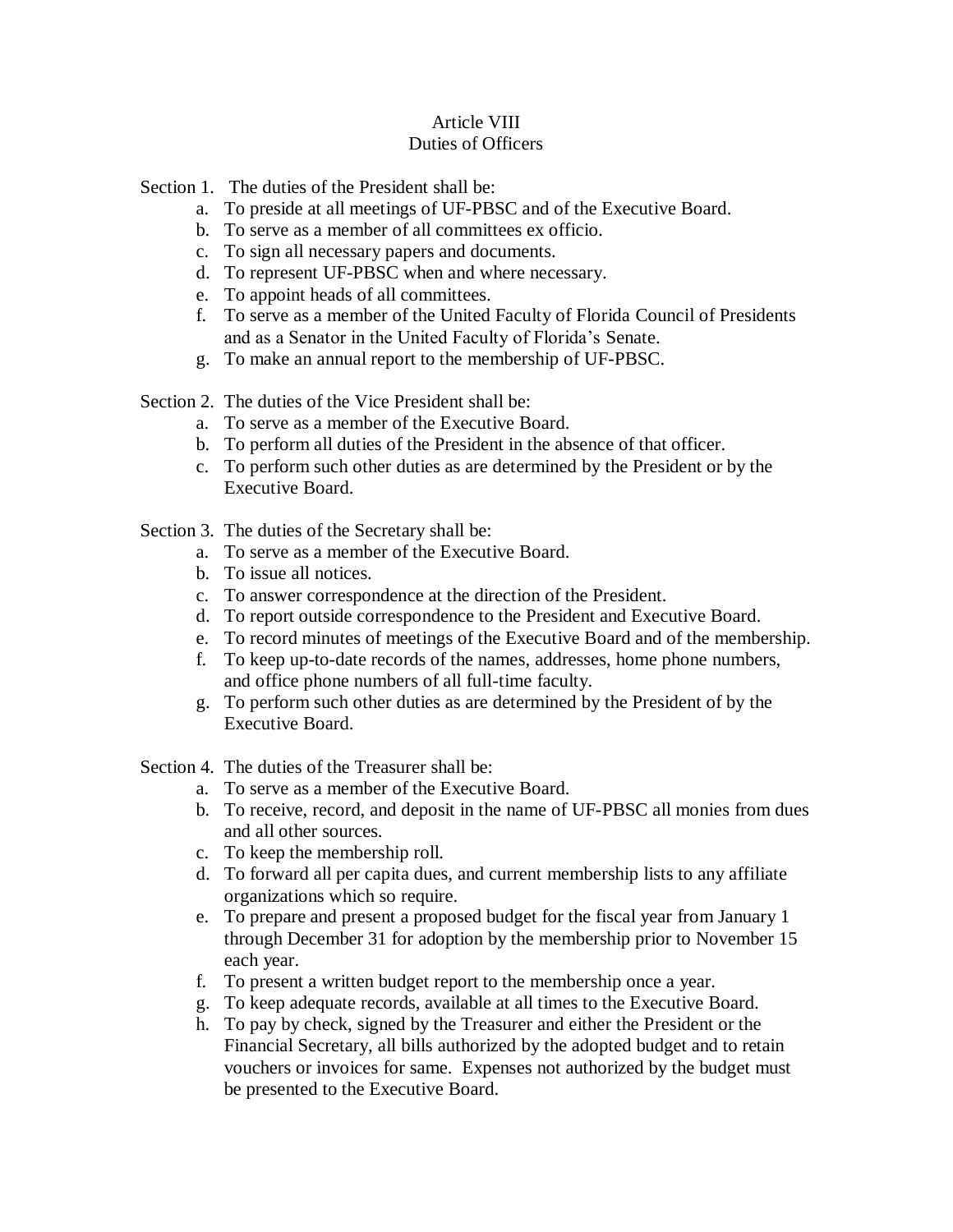i. To perform such other duties as are determined by the President or by the Executive Board.

Section 5. The duties of the Financial Secretary shall be:

- a. To serve as a member of the Executive Board.
- b. To perform all duties of the Treasurer in the absence of that officer.
- c. To assist the Treasurer in preparing the budget.
- d. To sign checks as necessary.
- e. To perform such other duties as are determined by the President or by the Executive Board.

Section 6. The duties of a Senator shall be:

- a. To serve as a member of the Executive Board.
- b. To represent UF-PBSC in the Senate of the United Faculty of Florida.
- c. To perform such other duties as are determined by the President or by the Executive Board.

### Article IX

### Duties of Standing Committees

Section 1. The Stewards committee shall be responsible for recruiting members, distributing materials to full-time faculty, and orienting new full-time faculty.

Section 2. The Collective Bargaining Committee shall prepare and substantiate salary and other contract proposals. It shall present these proposals for approval of the membership and then shall negotiate these proposals with the employer. The Chair of the Collective Bargaining Committee shall serve as chief negotiator, or the Executive Board may hire an agent to act as chief negotiator.

Section 3. The Publications Committee shall prepare a newsletter, bulletins, reports, website, etc., at the direction of the Executive Board. Every effort shall be made by this committee to make use of other sources of publicity, e.g., newspapers, radio, and television.

Section 4. The Grievance Committee shall evaluate potential grievances and process those determined to have merit in accordance with our Collective Bargaining Agreement, and the policies of the United Faculty of Florida.

Section 5. The Legislative and Political Action Committee shall consider recommendations of any affiliated organizations and recommend to the Executive Board any legislation deemed worthy of endorsement. It shall apprise the Executive Board of proposed local, state, and national legislation affecting the UF-PBSC and its members.

Section 6. The Chairs of all standing committees will serve as liaisons to the Executive Board.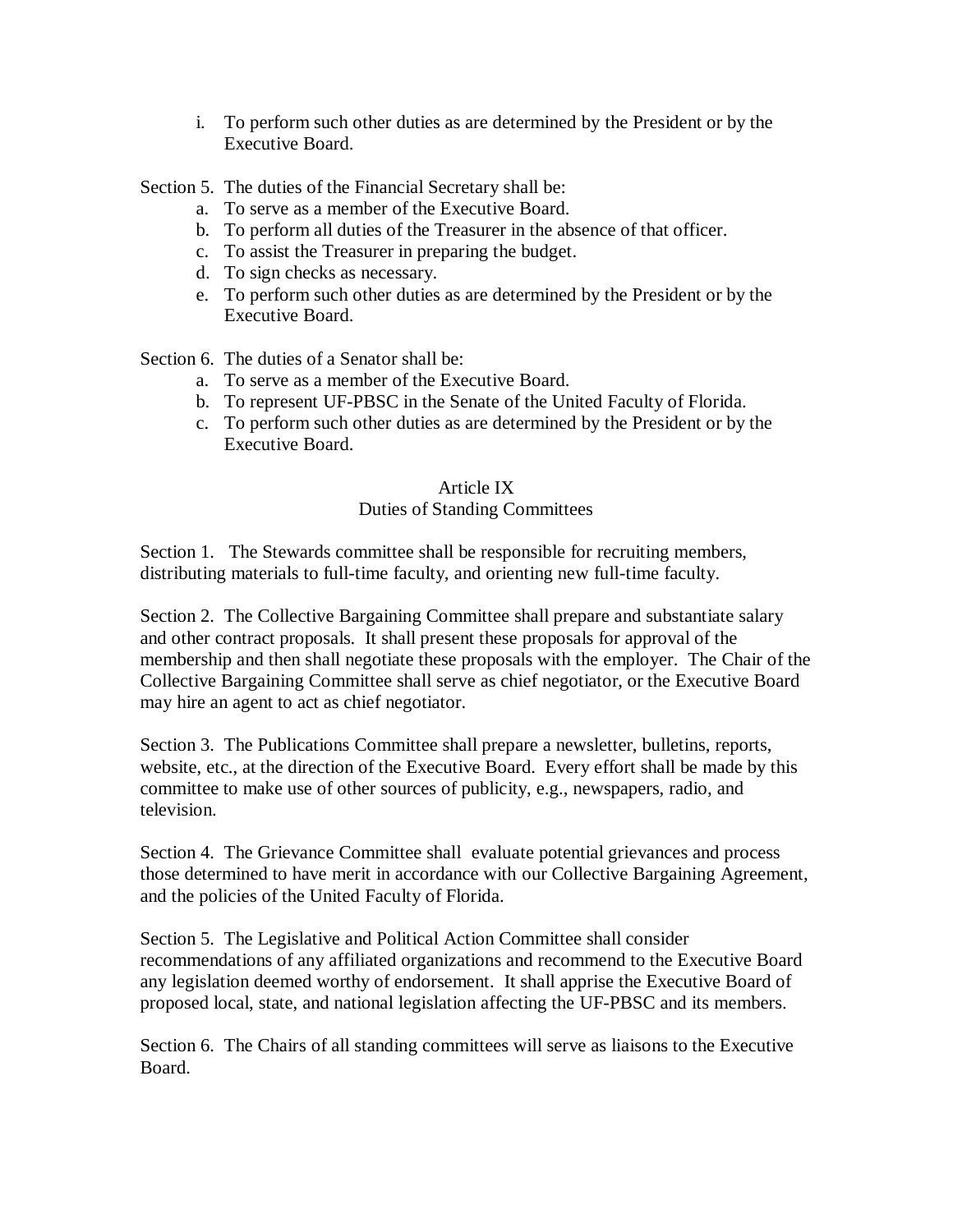### Article X Duties of Special Committees

Section 1. The Elections Committee shall arrange for and supervise all nominations and elections, pursuant to provisions in Article IV.

Section 2. The Social committee shall arrange for activities to promote collegiality and camaraderie.

Section 3. The Retired Members Committee shall recruit retired membership and facilitate their involvement with UF-PBSC, United Faculty of Florida and their affiliates.

Section 4. At such time as the specific task of any special committee has been accomplished, its duties shall cease, and the committee shall be disbanded.

### Article XI

### Meetings

Section 1. Membership meetings shall be held as necessary, with no fewer than two (2) per year.

Section 2. The times and places of meetings shall be determined by the Executive Board.

Section 3. A quorum shall consist of those members present after general notice of the meeting has been sent to the membership.

#### Article XII Dues

Section 1. The annual dues for Active members shall be a percentage of annual contracted salary determined by the Senate of the United Faculty of Florida.

Section 2. The annual dues for Associate members shall be an amount determined by the Senate of the United Faculty of Florida.

Section 3. The dues for Retired members shall be an amount determined by the Senate of the United Faculty of Florida.

#### Article XIII Rules of Order

Robert's Rules of Order, Revised, shall govern in all cases not covered by these Bylaws.